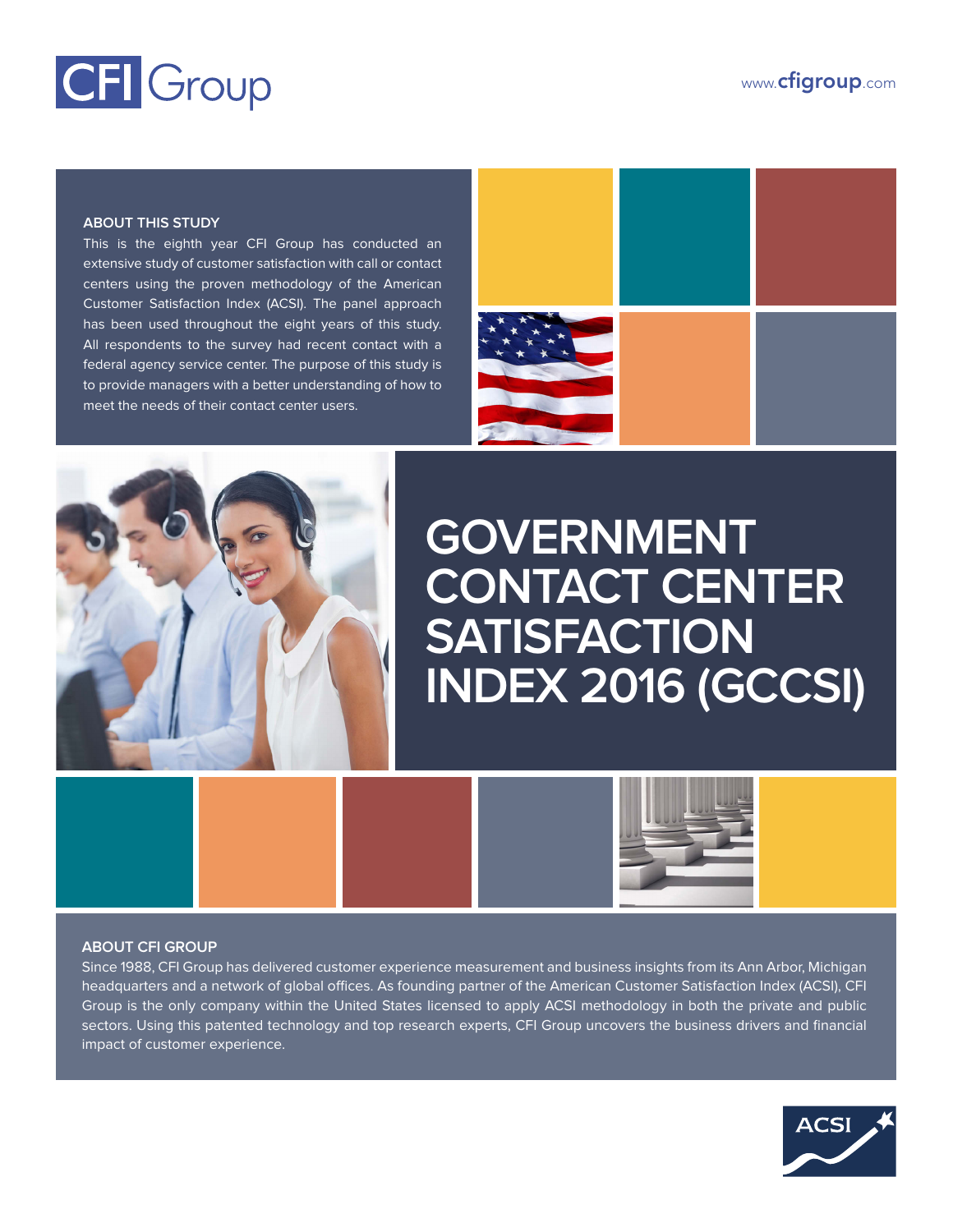## **Table of Contents**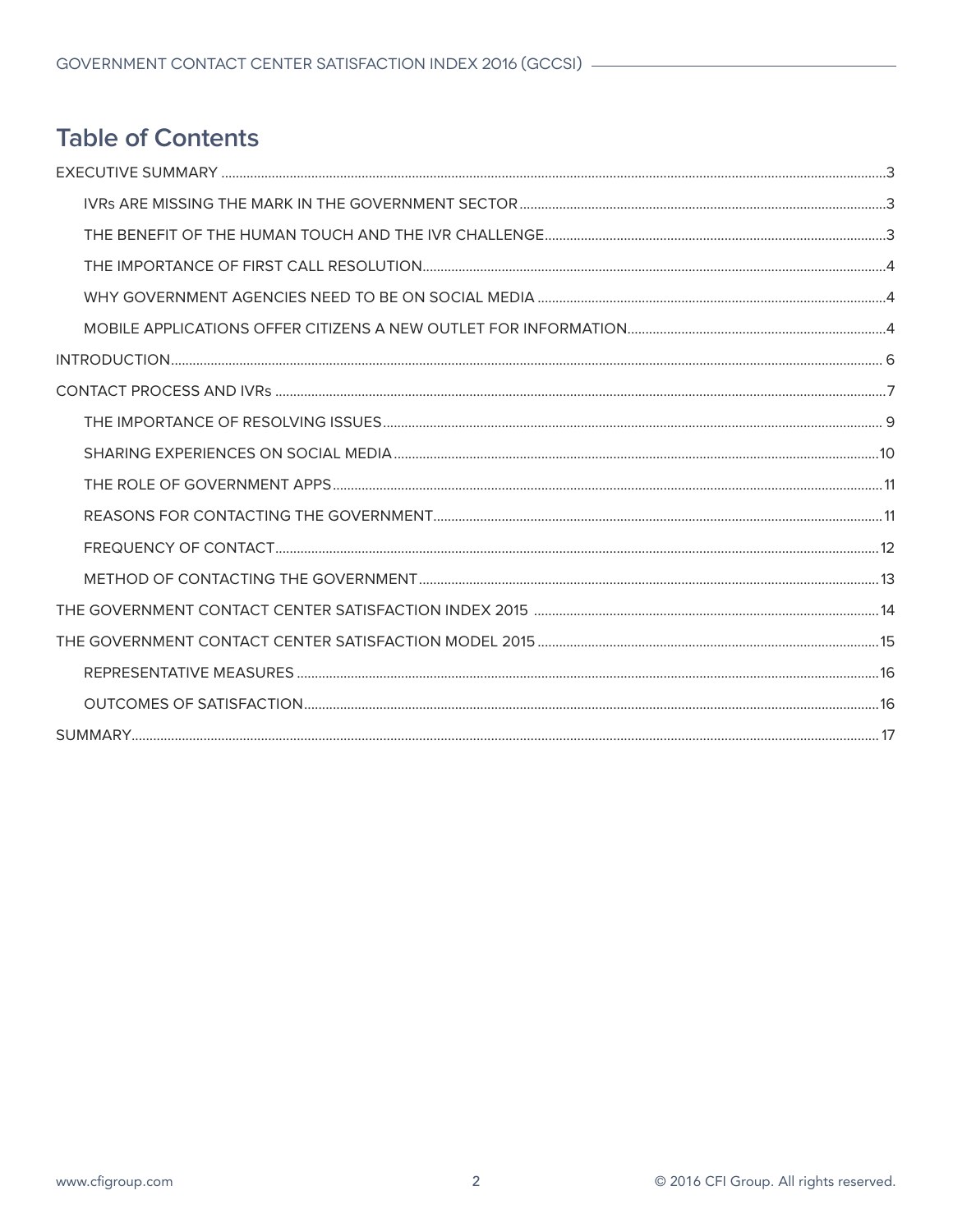## <span id="page-2-0"></span>**EXECUTIVE SUMMARY**

Government contact center satisfaction was unchanged at a rating of 67 this year. Measured on a 0-100 scale, CFI Group's **Government Contact Center Satisfaction Index (GCCSI)** has been measuring citizen satisfaction annually for eight years. This year's score of 67 places satisfaction squarely inside its historical range and 3 points higher than the all-encompassing Federal Government rating of 64. This report dives into the key factors that influence the satisfaction of those contacting the government and provides decision makers with the knowledge of where to invest in order to get traction in driving satisfaction higher.

#### **IVRs ARE MISSING THE MARK IN THE GOVERNMENT SECTOR**

The first key driver of satisfaction we see is the nature of the contact a caller has with an agency. Analysis of the GCCSI results shows an unmistakable distinction in satisfaction between citizens who connect directly with a live representative and those who interact with an automated IVR system. The satisfaction score of 75 for callers who immediately reached a live person is significantly higher than the 61 for those who first connected to an IVR. Some companies in the private sector have taken note of the frustration individuals have for automated answering systems and have responded by using live representatives to handle all customer service.

Perhaps more telling than this stark difference in satisfaction are the actions of those who do encounter an automated system at the other end of the line. Of those who dealt with an IVR, half tried immediately to exit the automated system and speak with an agent. Another 8% wanted to route to an agent right away but found no option to do so and 37% showed a willingness to interact with the IVR and attempted to use it to get their questions answered only to end up needing the help of a live agent to accomplish their task. This leaves just 4% of all IVR users who were able to utilize the automated system to get the information they needed.

#### **THE BENEFIT OF THE HUMAN TOUCH AND THE IVR CHALLENGE**

These statistics speak to the personal touch callers are looking for when contacting an agency. Whether the aversion to the automated systems is rooted in past experience or a disbelief that their particular issue can be handled by a recording, there is no mistaking that most citizens consider IVRs to be a barrier to accessing information rather than a helpful resource.

Agencies must find the right balance between the cost savings that IVRs provide and the higher citizen satisfaction levels attained by employing additional live representatives. With only 4% of users getting the information they need from the call center IVR systems, this requires a major overhaul as opposed to a few tweaks. Since a complete phase out of an IVR system is likely impractical for most agencies, the key for improvement lies in restructuring these automated tools in a way that serves citizens' needs.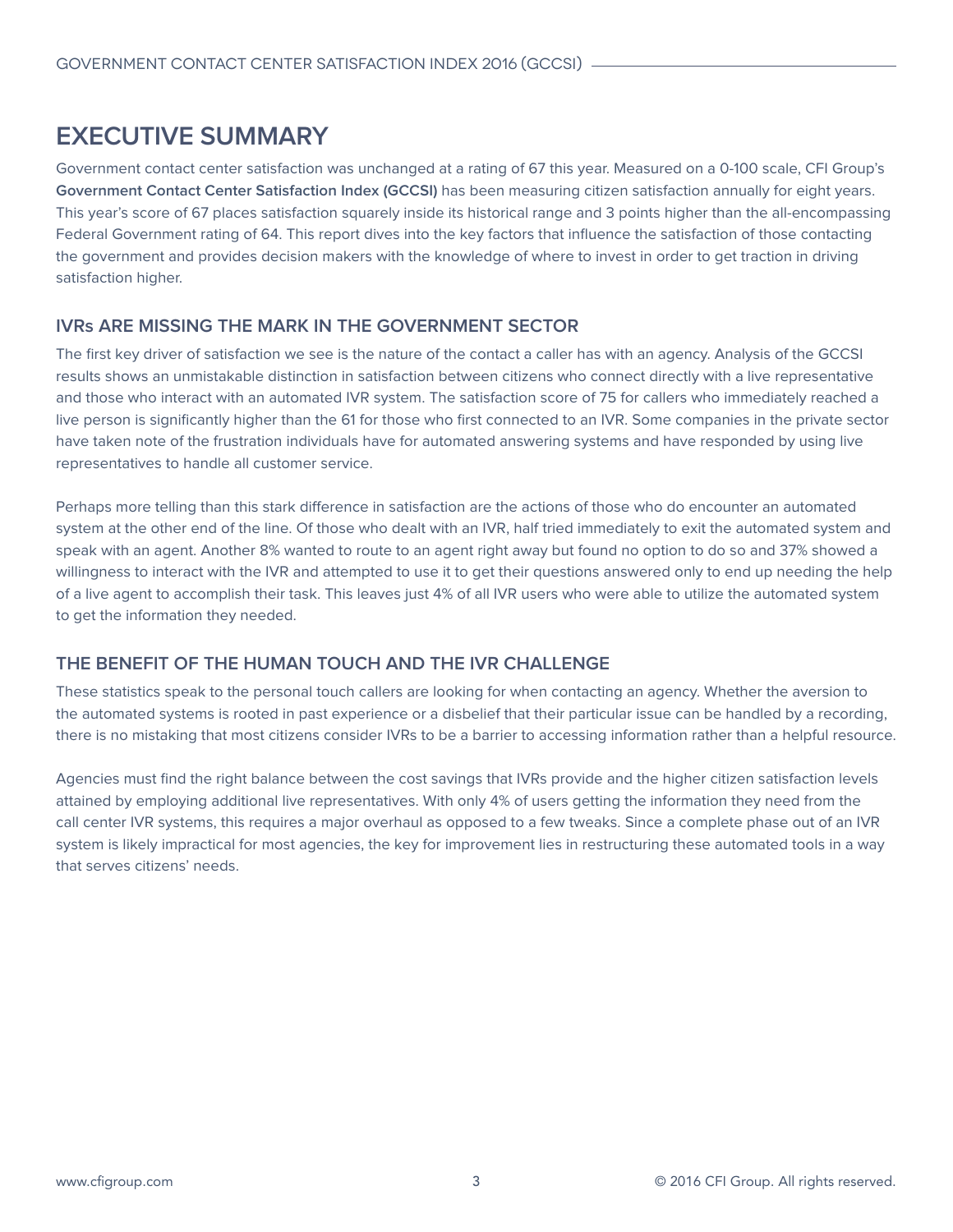<span id="page-3-0"></span>To ensure that contact center interaction is efficient and issues are resolved, it is important to understand the specific channels people use to contact the government. Phone calls still account for the majority of government contact, with over half of respondents using the phone for their most recent interaction. Direct contact with an agency's website and email make up the other primary ways of contact, with alternative channels such as interactive chat and social media outlets accounting for the other contact methods being used. Despite the prevalence of online usage among the general public, there is a clear preference for direct interaction with a representative over the phone among the majority of respondents. Several leading private sector companies have implemented a "call back" option for individuals contacting their call center. This type of innovation eliminates excessive hold times and efficiently connects callers with live representatives.

#### **THE IMPORTANCE OF FIRST CALL RESOLUTION**

Resolving citizen issues is essential to the success of each agency's contact center. Mimicking the stagnant GCCSI, issue resolution statistics have been unchanged since 2014 with under half (47%) of issues resolved with a single contact and 11% of individuals reporting their issue remains unresolved. Whether the reason for contact is to gather basic information or to work through a more complex situation, full resolution to each issue is critical in attaining an optimal level of satisfaction. The tangible effect that efficient issue resolution has on satisfaction is illustrated by the erosion of the GCCSI as additional contacts are needed to resolve a given issue. The 47% who had their issue resolved on their first contact rated satisfaction at 79, well above the overall score of 67. The score drops into the 60s when multiple contacts are required for resolution.

#### **WHY GOVERNMENT AGENCIES NEED TO BE ON SOCIAL MEDIA**

The negative impact of an unresolved issue is compounded by the finding that bad experiences are more likely to be shared with others. For those whose issue was resolved at their first contact, 31% shared their experience, but 65% of the group who required 3+ contacts or have not yet had a resolution shared their experiences with the agency with others. Working hard to resolve issues efficiently will not only drive satisfaction higher but will eliminate the negative word-ofmouth that dissatisfied citizens are more prone to share.

More alarming than the predisposition individuals have in sharing bad experiences is the way in which they broadcast their negative feedback. Social media has become a primary outlet for bad publicity as 63% of respondents who shared their experiences with an agency's contact center did so on a social media platform. The good news here is the opportunity agencies have to address the issues raised and continue to work with individuals to resolve any lingering problems. Illustrating the positive impact this contact can have, 97% of those who were contacted by the agency after posting to social media said they appreciated the agency reaching out. This appreciation is evident in the satisfaction ratings provided by each group; those who were contacted by the agency following a social media posting have a collective satisfaction rating of 80, compared to 63 among those who were not contacted.

#### **MOBILE APPLICATIONS OFFER CITIZENS A NEW OUTLET FOR INFORMATION**

As agencies look for new ways to interact with citizens, this year's study also examined the role of mobile applications in providing an additional outlet for information. As this is a relatively new technology not yet offered by many agencies, only 19% of respondents said they have downloaded an agency's mobile app. However, this group's collective satisfaction rating is 79, a substantial 14 points higher than those who have not downloaded or used a government mobile app. This increased satisfaction among app users indicates the development of this type of new technology is a worthwhile endeavor for those agencies with sufficient resources. Also noteworthy is the fact that 73% of respondents were unaware that a mobile app was available, indicating an opportunity to promote the applications for those agencies that currently offer this resource.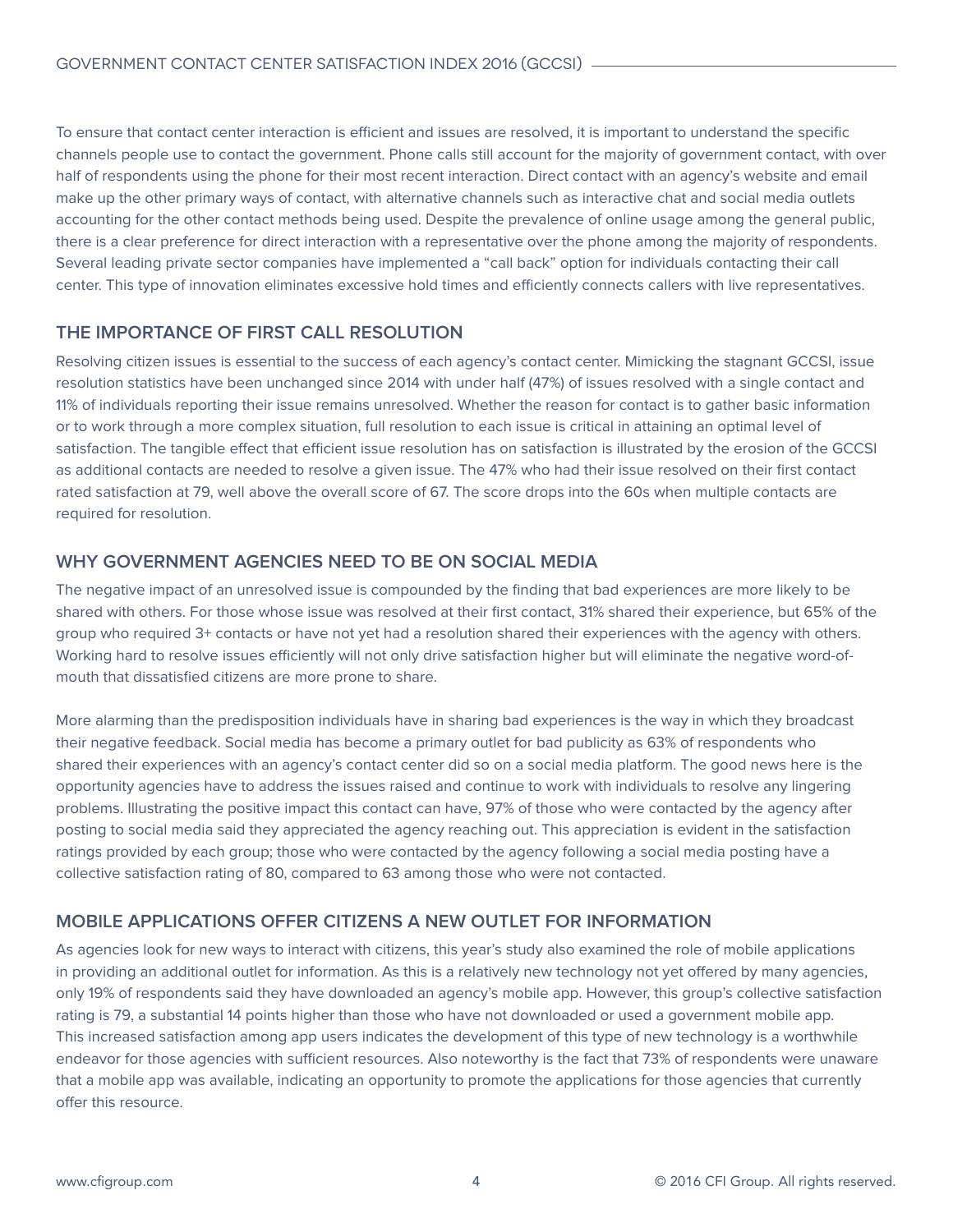While mobile app users are generally associated with higher contact center satisfaction, the usefulness and desire for the apps varies by demographic and government department. Unsurprisingly, younger respondents are more likely to use the apps. Thirty-one percent of respondents under 45 said they use a government mobile app, while just 6% of those older than 45 use them. This leads to an increased opportunity to leverage the apps for agencies who provide services to a younger demographic. With 41% of respondents who contacted the Department of Education citing use of a mobile app, this department leads the way in mobile app usage with no other department's respondents eclipsing 20%.

The findings of this year's GCCSI study equip agency decision makers with the knowledge of where the greatest areas of opportunity lie in driving citizen satisfaction higher. The primary objective of the contact centers should always be resolving citizens' issues and supplying them with the information they desire. Government contact centers can achieve improved efficiency and satisfaction through IVR system innovation, including the use of a "call back" option currently in use among several leading private sector companies. The development of mobile applications presents an additional opportunity for many agencies as a way of connecting with citizens and providing an alternative outlet for information. In summary, the agencies that focus on the specific needs and desires of citizens using their contact center and use this information to allocate improvement efforts efficiently will be the leaders in their field and drive satisfaction higher.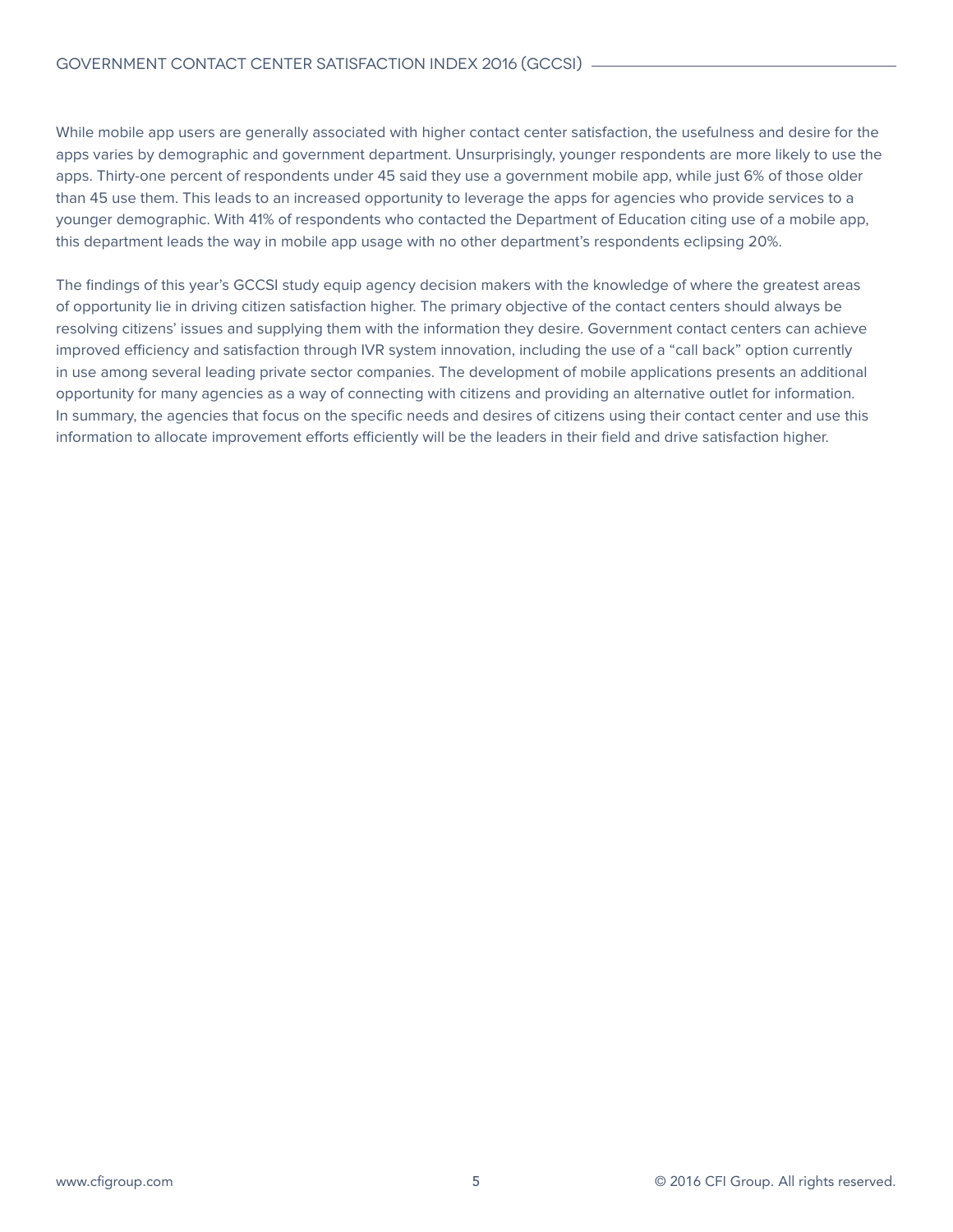## <span id="page-5-0"></span>**INTRODUCTION**

The GCCSI maintains its gains from the previous year overall and holds steady at 67 on a 0-100 scale.

This is the eighth year CFI Group has conducted an extensive study of customer satisfaction with call or contact centers using the proven methodology of the American Customer Satisfaction Index (ACSI). The panel approach has been used throughout the eight years of this study. All respondents to the survey had recent contact with a federal agency service center. The purpose of this study is to provide managers with a better understanding of how to meet the needs of their contact center users.

- $\triangleright$  Government contact centers measured in the GCCSI include:
- $\blacktriangleright$  Internal Revenue Service (IRS)
- $\triangleright$  Social Security Administration (SSA)
- ▶ Centers for Medicare and Medicaid Service (CMS)
- $\triangleright$  Department of Veterans Affairs (VA)
- $\triangleright$  Department of Education (DOE)
- $\triangleright$  Other—a catch all category
- ▶ State or Local government—an assortment

This report will focus on the aggregate set of respondents across the mix of government agencies measured. However, some comparisons of the specific agencies will be included where appropriate.

#### About CFI Group and the ACSI

Since 1988, CFI Group (www.cfigroup.com) has delivered customer experience measurement and business insights from its Ann Arbor, Michigan headquarters and a network of global offices. As founding partner of the American Customer Satisfaction Index (ACSI), CFI Group is the only company within the United States licensed to apply ACSI methodology in both the private and public sectors. Using this patented technology and top research experts, CFI Group uncovers the business drivers and financial impact of customer experience.

The American Customer Satisfaction Index is the only uniform, national, cross-industry measure of satisfaction with the quality of goods and services available in the United States. A key distinguishing feature of the ACSI methodology is its patented scientific approach to customer satisfaction measurement.

The unique cause-and-effect methodology of the ACSI shows how satisfied customers are today, and how satisfaction leads to desired results. This one-of-a-kind methodology also gauges satisfaction with specific elements of the customer experience that influence overall satisfaction and future success.

Contact centers play a vital role in supporting and delivering services

offered by government. Given the scope of services provided by government, CFI Group focused its contact center study on those agencies that a typical citizen would most likely have an interaction.

Within this select group, the range of functions the contact center must perform is far-reaching. Centers must provide technical support, give policy information, handle complaints, and potentially play countless other roles. Contact centers are often the initial and primary point of contact with citizens.

This year's GCCSI study continues the exploration of how well government contact centers are delivering services to citizens and resolving their issues. It examines trends and offers recommendations to improve satisfaction with the services provided by government contact centers.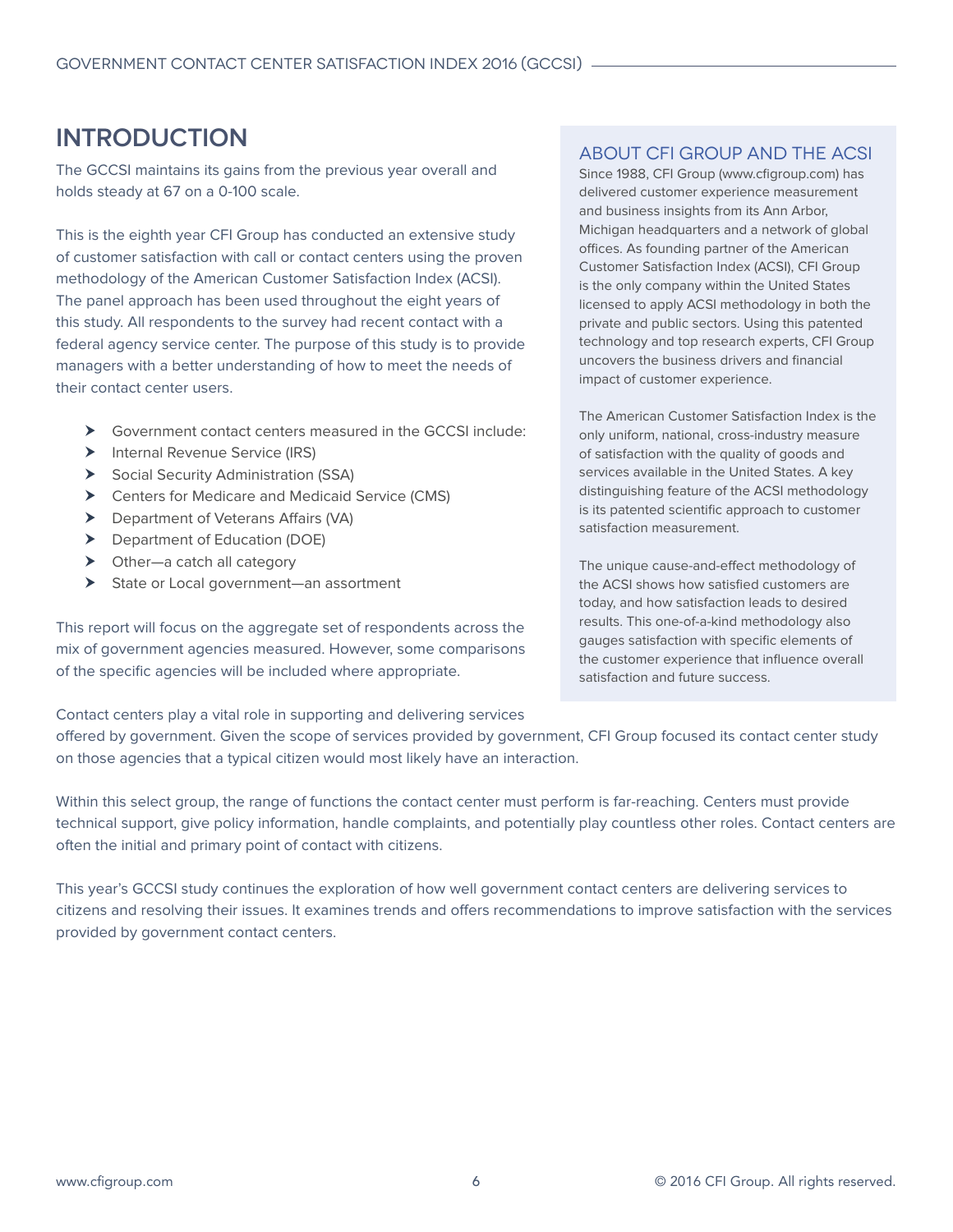### <span id="page-6-0"></span>**CONTACT PROCESS AND IVRs**

The **Contact Process** score experienced a significant 3-point score decline to a 73, driven by lower ratings for the time required to address an issue, the contact center being helpful in finding needed information, and the ability to successfully complete a transaction. Ratings of these three areas experienced a significant decrease since the previous year's study and indicate the process has become more burdensome for individuals in getting answers to questions or locating information.

Figure 1 highlights the differentiation of **Contact Process** ratings according to how individuals contacted an agency, most notably for callers who only speak with a live representative versus those who interact with an IVR system. Individuals who initially reach an IVR when calling rate attributes of the **Contact Process** significantly lower than those who immediately connect with a representative. While IVR systems help decrease call center staffing costs, the negative impact they have on callers' satisfaction is unmistakable.



Among those who encounter an IVR system, only 4% were able to get the information they needed without eventually having to speak with a live representative (Figure 2). Half of the IVR group demonstrated their adverse attitude regarding automated phone systems by selecting options to speak with an agent right away. Another 37% of IVR users attempted to get answers from the IVR system but were ultimately unable to and needed to speak with a representative. The remaining 8% were the most dissatisfied and said they wanted to speak with a representative but found no option to do so. Figure 2 illustrates the strong correlation between the degree of IVR interaction and overall satisfaction.

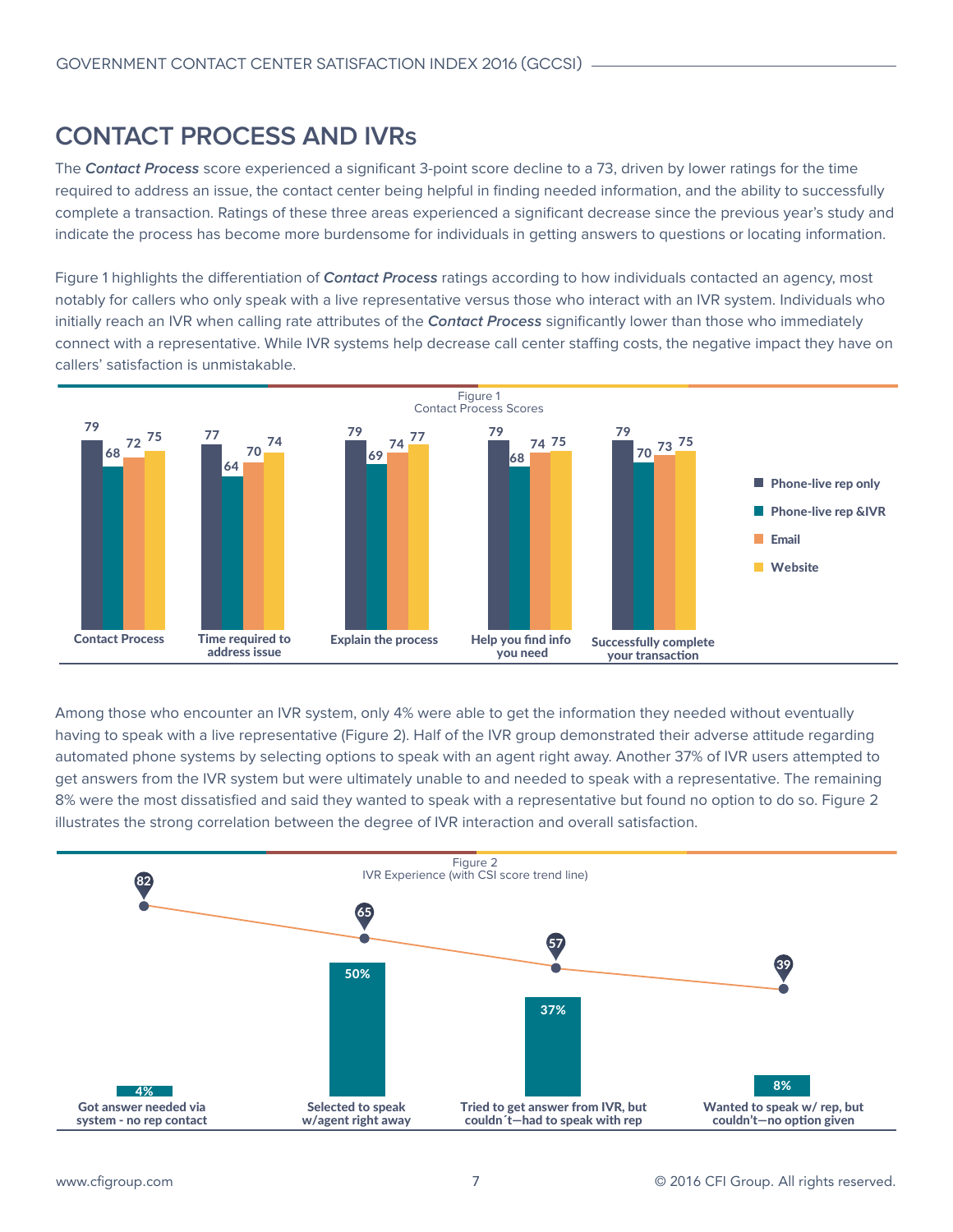Interestingly, a closer look at the IVR behavior of the relatively younger callers shows more of a willingness to interact with the automated system as 47% of callers under 45 said they tried to get their necessary information from the system before having to transfer to an agent. However, this willingness was not rewarded with a more satisfactory experience as this group's satisfaction rating was not meaningfully higher than the rest of the population at-large. Furthermore, only 6% of the under 45 group was able to get all needed information from the IVR without transferring to a representative.

Interaction with an IVR system has already been shown to negatively shape the typical caller's experience. Further illustrating the displeasure with the IVR is its performance rating of 56, far below all other non-IVR related measures. This score matches its previous year's rating, with just a slight improvement in the **Order Off the Menu** Options attribute. Bringing the IVR score up to par with the representative measures would require an overhaul of the system's capabilities, but there remains considerable opportunity for improvement without such drastic measures. Ensuring the most common reasons for calling are offered as the first menu options is important to eliminate the need for callers to spend more time listening to irrelevant choices. Providing an outlet to live representatives for callers is also essential as the most dissatisfied segment of respondents was those who were unable to leave the IVR to speak directly with an agent.

The struggle to achieve high IVR scores exists in its natural conflict with the patience of callers. Unless a caller needs very simple information that is straightforward enough to make follow up questions unnecessary, a live representative is required. In today's environment, if this type of information is sought, many individuals will visit an agency's website rather than contact a call center. Under these conditions, when a caller encounters an automated system on the other end of the line, it is seen as a barrier to resolution rather than a resource offering a solution. This leads to impatience for the system, especially if the IVR is unable to quickly route the call appropriately based on voice prompts.

The IVR resources of individual agencies should be evaluated to find if the value they provide in saving staffing costs justifies the frustration they cause callers who are looking to connect with a live representative right away.

Agencies using an IVR system as part of the call center need to ensure that an option to directly connect with a representative is made available. IVRs can serve a purpose in providing basic information without the need to hold for a representative, but a large proportion of callers have no interest in the automated system and their preferences should be catered to as budgetary considerations allow in an effort to drive satisfaction higher.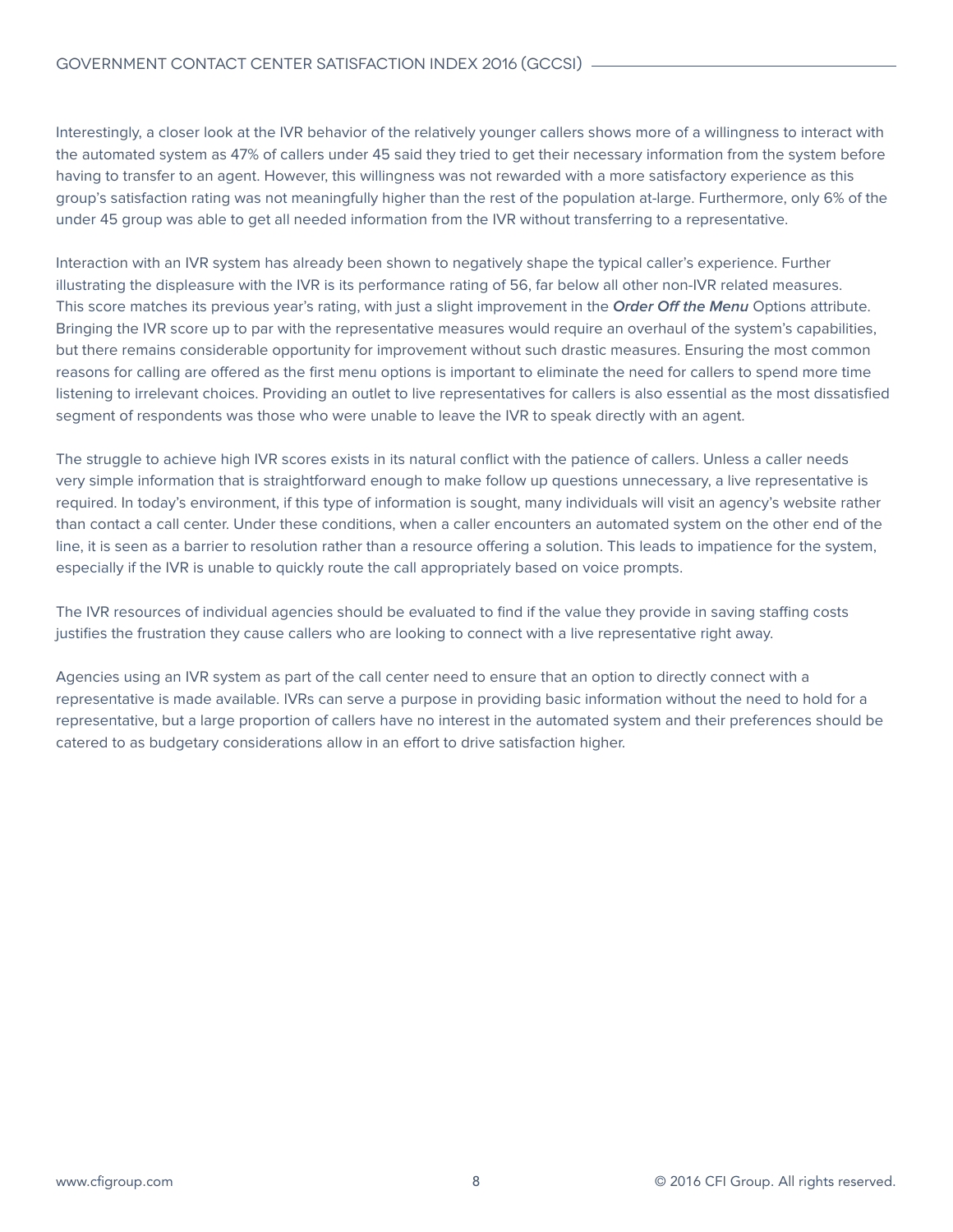#### <span id="page-8-0"></span>**THE IMPORTANCE OF RESOLVING ISSUES**

The fact that issue resolution is a critical factor in determining the satisfaction of an individual's experience with the contact center is unsurprising, but understanding the magnitude of its role and where breakdowns in resolving issues occur is essential for improvement in this area.

Illustrating the strong relationship between the number of contacts made by an individual and the level of satisfaction, Figure 3 demonstrates the sharp satisfaction decline as additional contacts are required. Nearly half of issues are resolved upon the first contact, and this group rates their satisfaction at a very positive 79. A sizeable 11-point drop off in the CSI rating occurs when a second contact is required, and it falls even lower, to 62, when resolution to an issue takes three or more contacts.

While resolving issues on the initial contact should be the goal, ensuring resolution is had regardless of the number of contacts is essentially a requirement in driving satisfaction higher as the CSI plummets to 29 for the 11% of respondents whose issue was not resolved. This segment alone drags down the aggregate CSI by 5 points.



Understanding the significance of issue resolution leads us to examine the nature of the contacts that are more likely to end without resolution. In terms of the method of contact, 16% of those emailing an agency report their issue has not been resolved, compared to 12% of callers and 9% of website visitors (Figure 4). Essentially, people who try to get their issue resolved via email do not fare as well as others.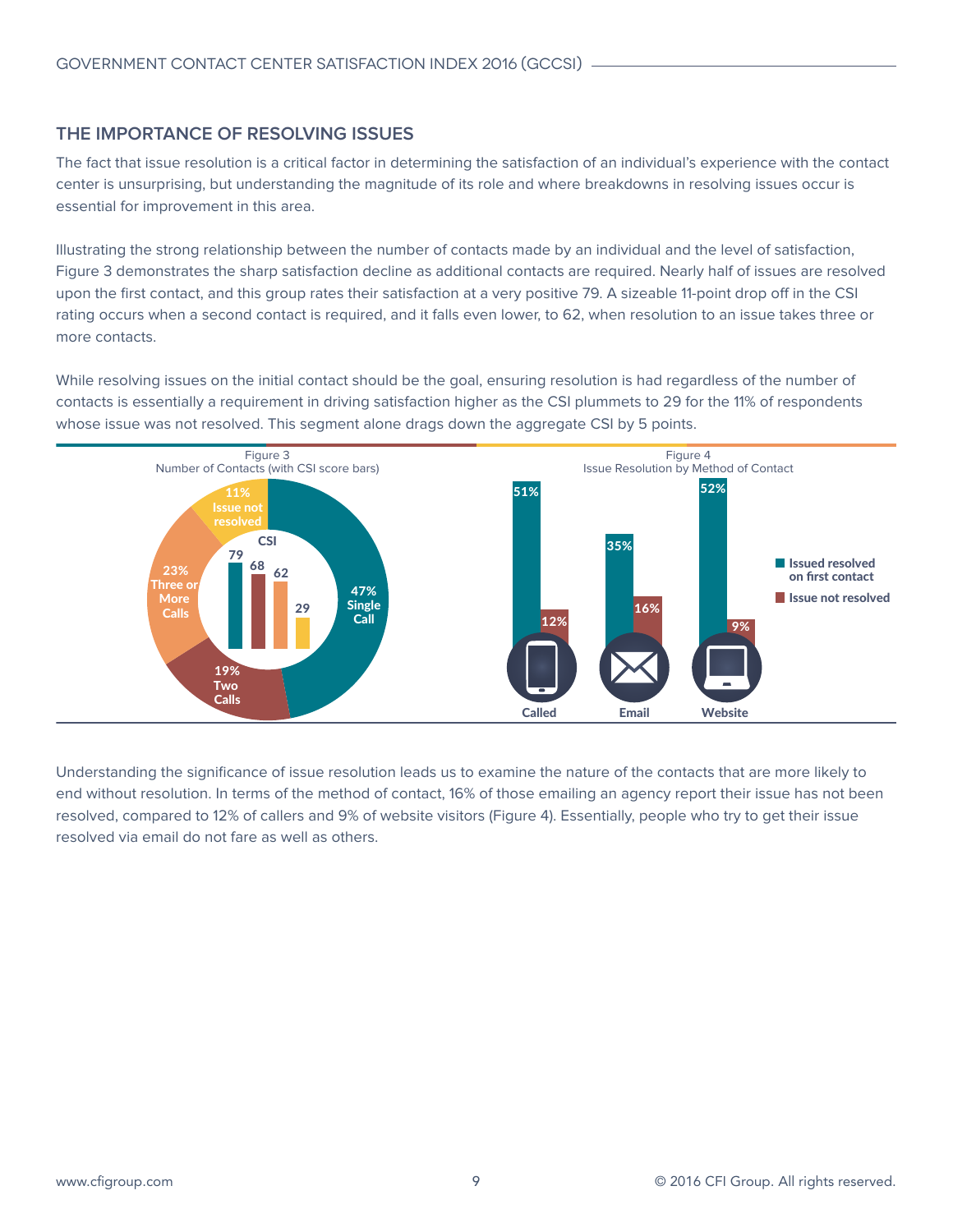<span id="page-9-0"></span>The reason for calling is another determining factor of issue resolution. Individuals contacting an agency with the purpose of finding basic information are clearly more likely to accomplish their task than those who are filing a complaint. Figure 5 shows the range from an unresolved rate of 5% for those checking on service hours or making an appointment to 18% for those filing a complaint. Citizens looking to request benefits or address a benefits-related issue are also associated with a relatively high rate of issues remaining unresolved (14%).

In addition to the far lower levels of satisfaction unresolved issues produce, dissatisfied individuals are more likely to share their experience with others. At the aggregate level, there is nearly an even split among those who shared their customer service experience with others (46%) and those who did not (50%), with the remaining 4% unsure. This even split becomes unbalanced among respondent segments according to the number of times they contacted customer service and their current issue resolution status. Illustrated in Figure 6, just 31% of the respondents who needed a single contact to resolve their issue share their experience with others. When one additional contact is needed, this percentage climbs to 52%. The more concerning finding is that roughly two of every three of the **Three or More Contacts/Unresolved** segment shares their experience with others. Given this group's collective satisfaction score of 51, it's not unreasonable to assume what's being shared is negative.



#### **SHARING EXPERIENCES ON SOCIAL MEDIA**

Social Media is one outlet for individuals to share their contact experience. This outlet turns out to be a prime channel for expressing an individual's thoughts as 63% of respondents who shared their experience, did so on social media.

This can be advantageous for an agency as it presents an opportunity to examine the feedback and respond to the individual accordingly. This re-contact is currently being done by many agencies and has been proven to make a positive difference. Of those who shared their experience on social media, 57% received contact back from the agency and rated their overall level of satisfaction at 80—far higher than the score of 63 associated with the 40% who said they never received contact from the agency after posting to social media. Confirming the benefit of reaching out to these individuals, 97% of those receiving contact from the agency said it was appreciated. This is an important point as it demonstrates agencies have a last line of defense against the dissatisfaction of citizens that use their contact centers. Resource allocation devoted to contact centers delivering positive experiences should be prioritized over back-end resources that attempt to rectify bad experiences. However, this social media outreach can be a valuable asset in the overall goal of providing quality customer service.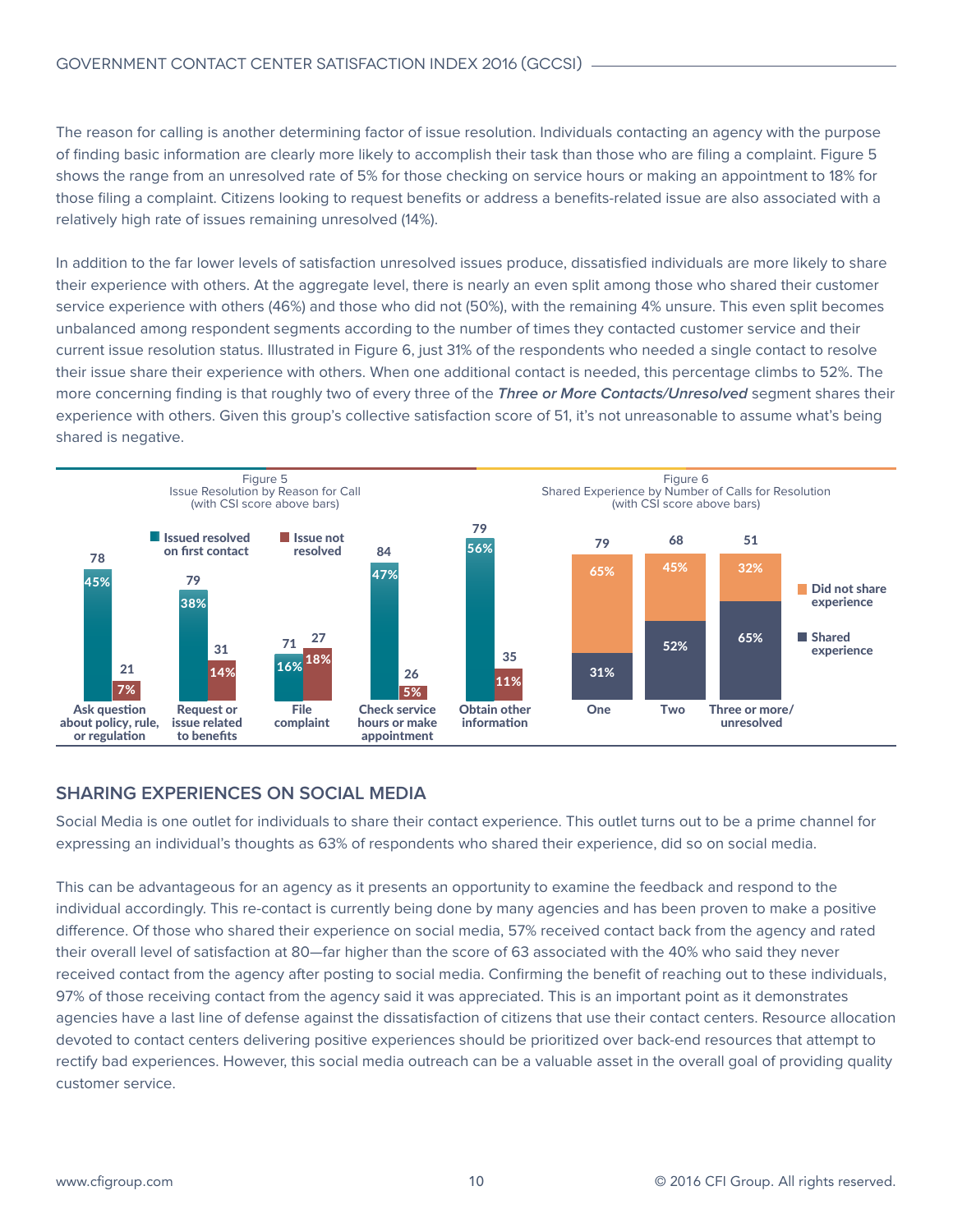#### <span id="page-10-0"></span>**THE ROLE OF GOVERNMENT APPS**

As agencies continually look for new ways to interact with citizens and offer additional channels for information, many have launched mobile applications to augment their more traditional outlets. There does seem to be a market for these apps as 19% of all respondents say they have downloaded government apps on their phone. This group has a collective CSI of 79, compared to 65 for the remaining 81% who do not report using government apps. Those currently using these apps praised their convenience and quick access to information. The positive comments and higher satisfaction level of this group speak to the value the apps provide but are also indicative of the increased level of engagement these mobile app users have.

There is an opportunity to promote the available government apps as 73% of those who do not already have them on their phone said they are unaware these resources were available. An increased usage of government mobile applications will lead to more citizens being able to efficiently self-serve by finding needed information without the assistance of customer service staff, benefitting both the agency and the citizen.

#### **REASONS FOR CONTACTING THE GOVERNMENT**

The reasons citizens contact the government have remained largely the same. Cited by 36% of those surveyed, the most common reason for contact remains asking a question about a policy, rule or regulation, followed by 30% who said they contacted an agency to request benefits or address an issue related to benefits (Figure 7). The general category of obtaining other types of information was selected as a reason for contact by just 27%, a 21% decrease from the previous year, indicating more specific intentions for those contacting the government.



Satisfaction levels are commensurate with the reason for calling, with the highest satisfaction ratings associated with the more straightforward tasks of checking on service hours or making an appointment and the lowest satisfaction levels unsurprisingly coming from those who filed a complaint.

The nature of contact also influences the length of the call and as Figure 8 illustrates, longer calls are associated with lower satisfaction ratings. Specifically, 46% of all contacts took more than 15 minutes government-wide, but certain reasons for contact are associated with longer call times. For example, when the reason for contact was requesting benefits or addressing an issue related to benefits, call lengths were over 15 minutes 49% of the time. Conversely, those calling to simply check on service hours or make an appointment required more than 15 minutes just 37% of the time.

Figure 8 illustrates the inverse relationship between call length and satisfaction, where the shortest calls of five minutes or less are associated with a satisfaction score of 75, and the longest calls of more than 30 minutes have a collective CSI of 55.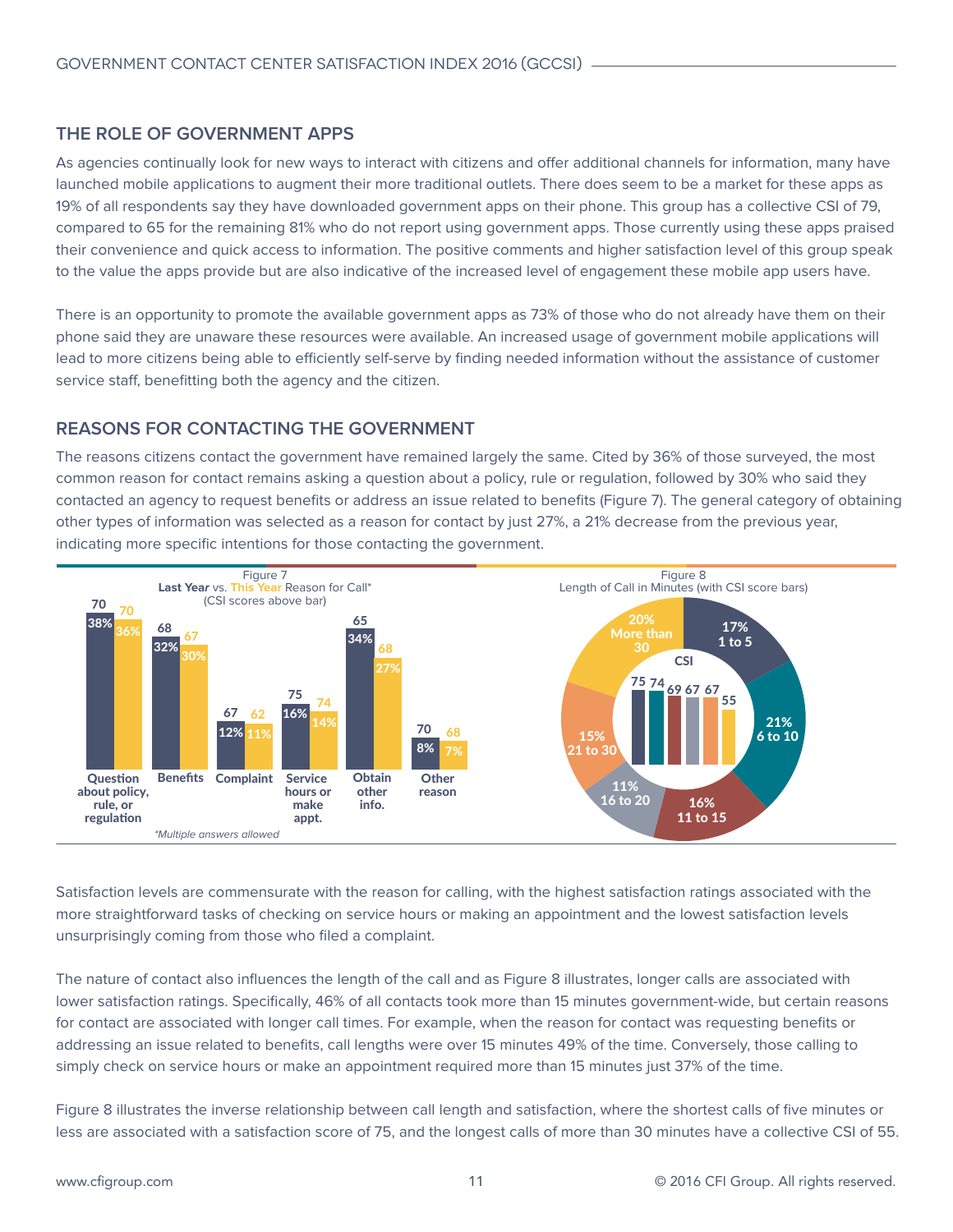<span id="page-11-0"></span>While certain reasons for contact are inherently more complicated and require longer amounts of time, agencies should focus on equipping representatives with the knowledge and authority to resolve issues efficiently in an effort to reduce the time burden for citizens and increase their overall level of satisfaction.

#### **FREQUENCY OF CONTACT**

As in previous years, there was a wide range in the frequency of contact among respondents this year. Just under half (49%) of those surveyed said they used a government contact center just a single time in the past year (Figure 9). This group has increased in its representation of the total in each of the past two years, highlighting the important point that, on average, every other citizen uses a contact center on a very infrequent basis. Given the increase in these inexperienced users, making a positive first impression is critical in driving satisfaction higher.

The remaining 51% of respondents who contacted the government more than once in the past year are fairly evenly distributed among those who used a contact center weekly, monthly, or just a couple of times annually.

Satisfaction is highest among the single contact group and just slightly lower for those who have had multiple contacts in the last year.



An examination of the frequency of contacts among the specific departments measured shows the Department of Education stands out as receiving the most repeat contact (Figure 10). Over half (52%) of those surveyed who recently contacted the Department of Education said they contact the department at least monthly. The Department of Education also has the highest CSI rating of the individual departments measured, indicating increased contact frequency does not, by itself, cause frustration and lead to dissatisfaction.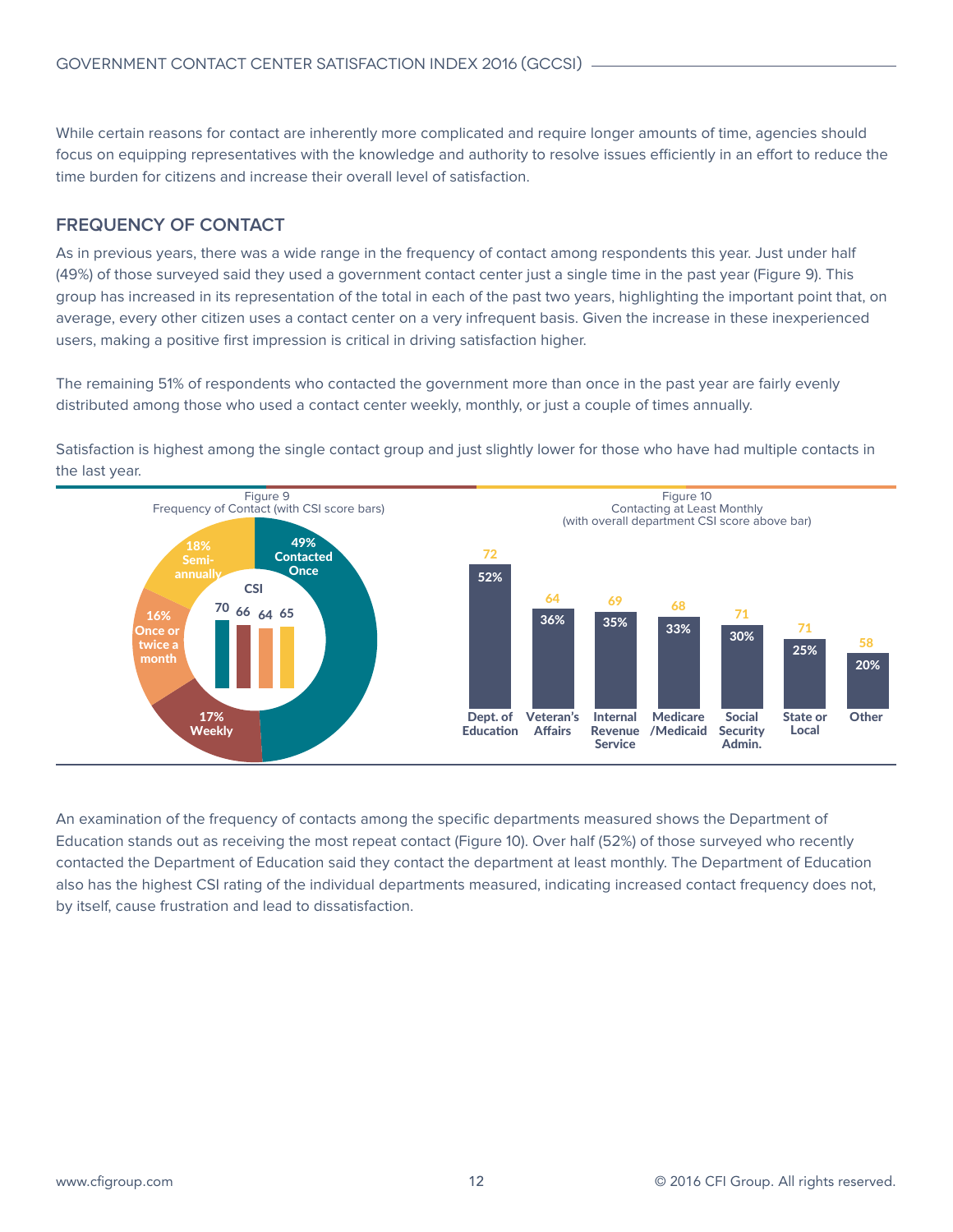#### <span id="page-12-0"></span>**METHOD OF CONTACTING THE GOVERNMENT**

Citizens use a number of methods for contacting the government, but phone calls remain the most prominent, accounting for 60% of the contact for those surveyed (Figure 11). Websites account for another 22% of the contact, down slightly from its usage rate lasat year, and email contact was cited by 12% of this year's respondents. Alternative methods of contact such as interactive chat and popular social media outlets remain sparsely utilized.



While phone calls, agency websites, and email account for the vast majority of all contact, each of the three options display unique characteristics that impact their scores. A relatively higher percentage of email contact is regarding a question about a policy, rule, or regulation (49%) or to file a complaint (26%). Agencies should anticipate complaints from citizens coming in over email and ensure representatives are able to efficiently address these concerns so the issues leading to the complaints are resolved in a timely manner.

The respondents who contact an agency website had a higher level of overall satisfaction than phone or email users and gave the highest **Contact Process** rating of the three groups. Website users in particular provided high ratings for the timeliness of addressing an issue as well as the overall explanation of the process. This discovery highlights the value of agency websites as an initial resource for individuals who are looking for information. When these individuals are able to self-serve through the website in a clear and easy manner, they are likely to be more satisfied with the process while saving the agency additional contact center staff resources.

Individuals who have contacted an agency over the phone have done so to file a complaint only 7% of the time, less than both email and website users. Despite the relatively low proportion of calls being related to complaints, which are inherently associated with lower satisfaction, those calling on the phone have a slightly lower CSI than those using the other popular methods of contact. This relatively lower satisfaction is due in part to the experience these individuals have with the IVR systems. The IVR component of the contact experience was rated in the mid-50s for those who had experience with these resources. These individuals also rated their satisfaction at 61, compared to 75 for the callers who bypassed any automated IVR system (Figure 12).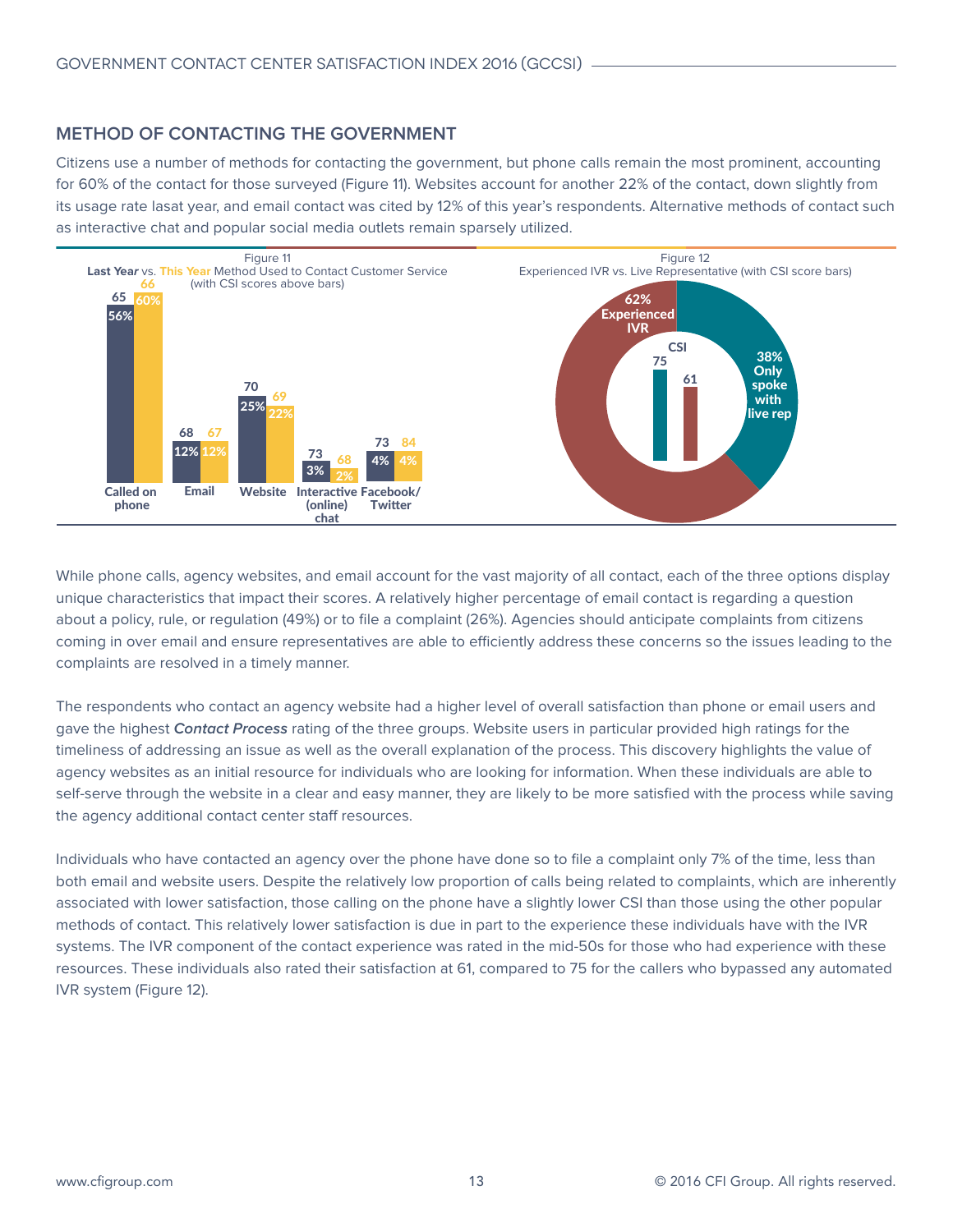## <span id="page-13-0"></span>**THE GOVERNMENT CONTACT CENTER SATISFACTION INDEX 2016**

The GCCSI score of 67 matches the previous year's rating. Figure 13 shows the leveling of the score after a precipitous decline in 2013, followed by a significant rebound in the 2014 measure. The unchanged GCCSI score is consistent with the Federal Government average as measured by the ACSI, which maintained its previous year's rating in 2015. The GCCSI score of 67 is 3 points higher than the comprehensive Federal Government rating of 64 but does indicate there is considerable room for improvement.



The call center satisfaction levels among the various departments surveyed (Figure 14) are mostly in line with the previous year's results, with the greatest score changes being a 5-point increase for the IRS and a 4-point decline for the Department of Education. Despite the decrease, the Department of Education maintains the highest satisfaction rating of 72, while Department of Veterans Affairs has the lowest score of 64. This disparity in satisfaction is not wholly attributable to the call center performance but also a result of the intrinsic nature of the work these various departments do. Department scores are the product of not only the performance of the contact centers but are also influenced by the most prevalent reasons for contacting the agency. Departments that receive a higher proportion of calls inherently associated with higher satisfaction levels are at an advantage over those tasked with handling relatively complex issues.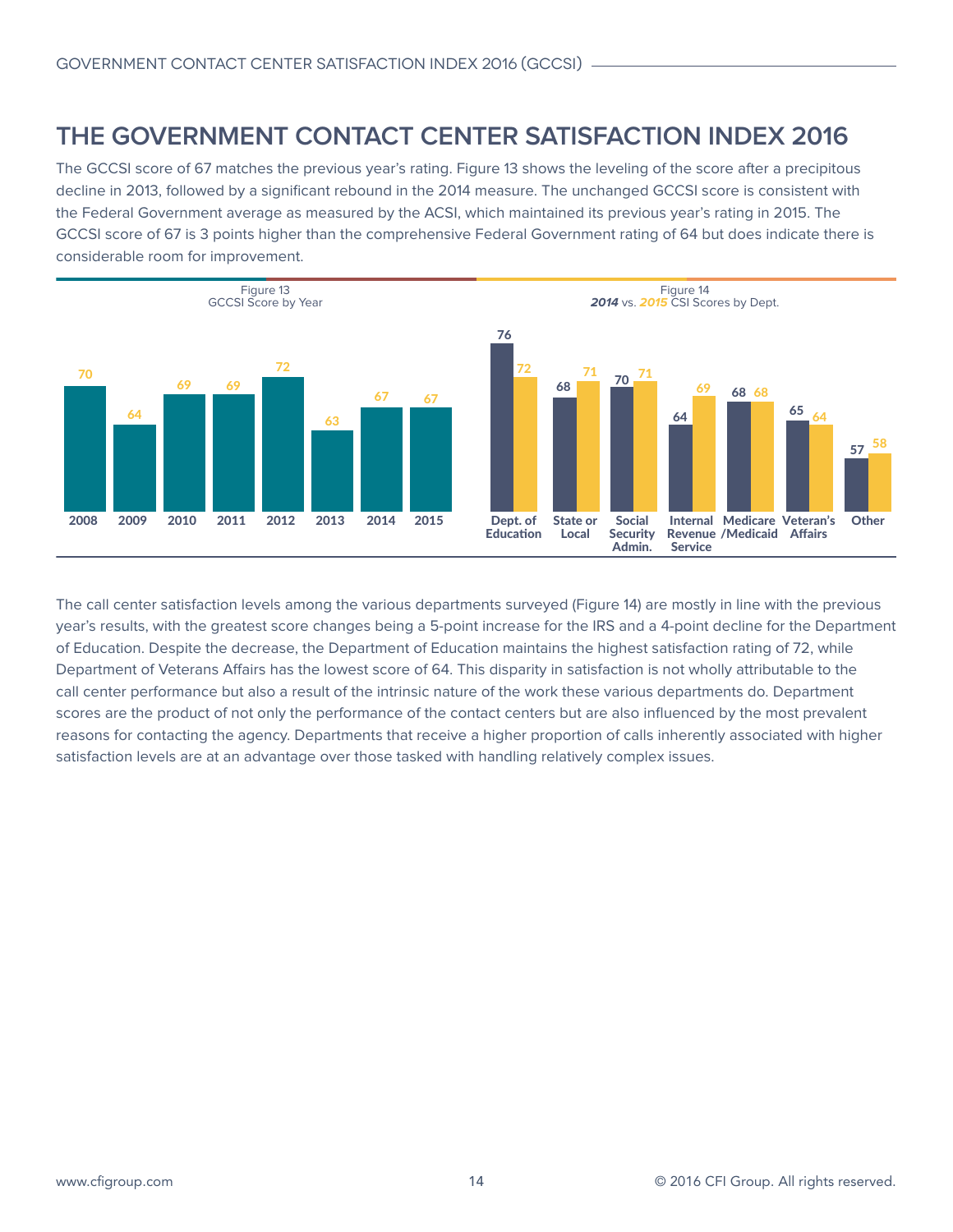## <span id="page-14-0"></span>**THE GOVERNMENT CONTACT CENTER SATISFACTION MODEL 2016**

Figure 15 shows the key aspects of the government contact center experience along with the Customer Satisfaction Index and Future Behavior ratings measured.



#### **POLICIES AND PROCEDURES**

The **Policies and Procedures** of government agencies and their contact centers have traditionally been influential factors in determining citizen satisfaction. The policies themselves are the lowest rated aspect of this component, as the **Policies That Make Sense** attribute was rated a 66. While government policies are outside the control of representatives, the service they provide in explaining the policy so it is easily understandable and offering tailored solutions can overcome initial frustration caused by the perception of an unreasonable policy.

These aspects of the **Policies and Procedures** component are rated relatively higher, but the **Empowered to Address Your Issue** rating of 71 and **Offering Tailored Solutions** score of 69 indicate there is room for improvement in the areas that are within the control of the contact center and its representatives.

Policies could be seen as irrational due to a lack of understanding, making it imperative that representatives are able to clearly communicate policy details and then offer tailored solutions for each individual caller.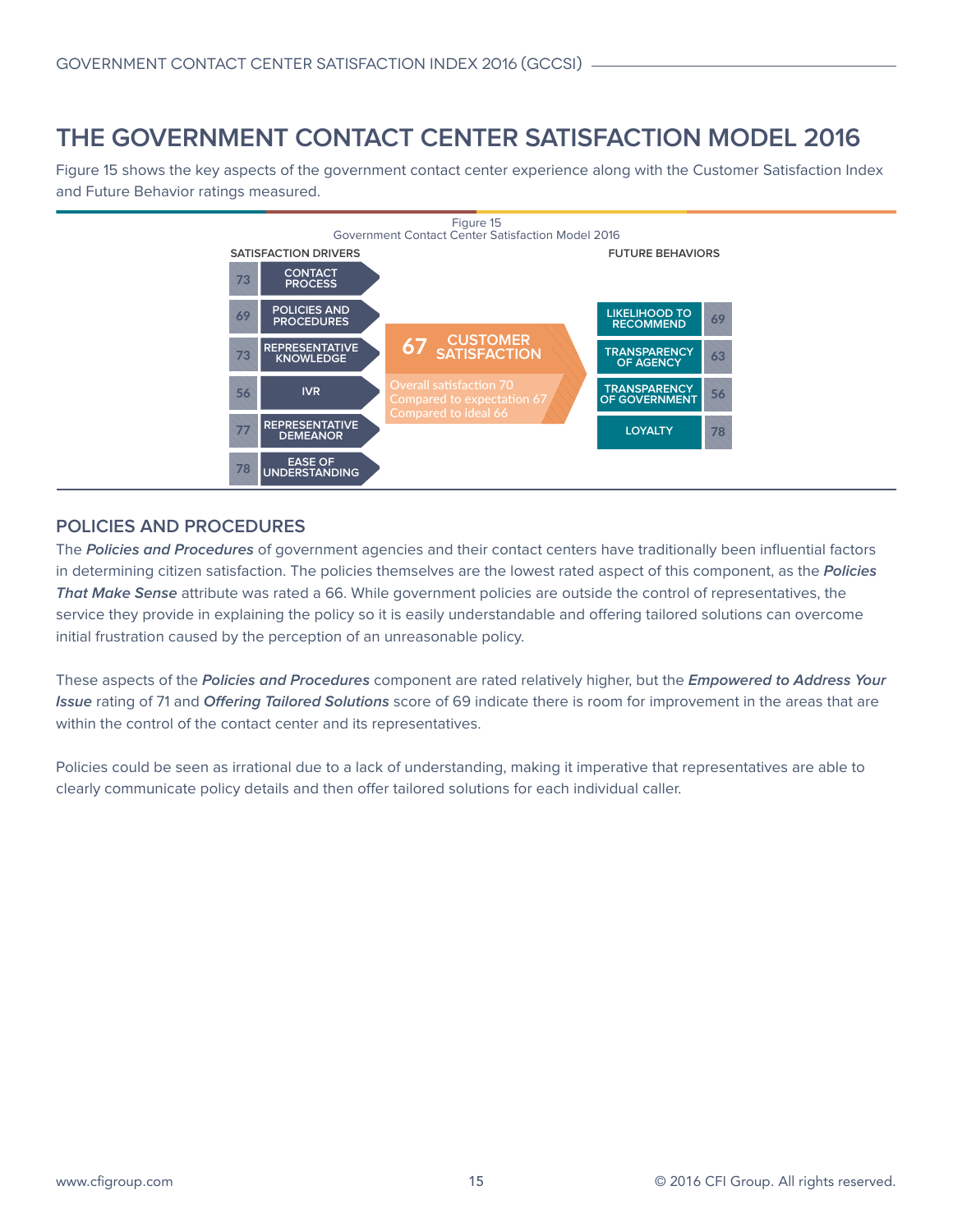#### <span id="page-15-0"></span>**REPRESENTATIVE MEASURES**

It is important that representatives set proper expectations as certain policies do not always make the citizen's desired outcome possible. Fully explaining what is possible and the reasons why is essential in eliminating any confusion surrounding the reason for contacting an agency.

**Representative Demeanor** is rated relatively well at 77, though this is a significant 3-point decline from its previous measurement. An erosion of this score could bring this area to the forefront for citizens and indirectly affect other aspects of the contact center experience, dragging down scores in areas that have more of an impact. **Representative Demeanor**  should be expected to rate higher than most other components, and further score declines would signal more troubling issues with the contact centers as a whole.

The final representative aspect measured, **Ease of Understanding**, also has a relatively high score and is another basic aspect of the contact center experience that should be expected to rate near the top of all components, which it does with a score of 78. Citizens expect interacting with a representative who speaks clearly and effectively. If anything less is experienced, not only will the **Ease of Understanding** score decline, but many other aspects of the experience can be expected to suffer.

#### **OUTCOMES OF SATISFACTION**

With no change in the overall level of satisfaction from the previous year's measurement, the outcomes of satisfaction have mostly followed suit, with very little movement in this year's results. The **Likelihood to Recommend** the agency metric rose a single point and the **Loyalty** to the organization metric slipped 2 points in this year's study. The **Loyalty** measurement can be expected to trend higher than many others given the fact that most government agencies are the exclusive outlet for many public services, essentially eliminating the choice to remain loyal.

The **Transparency of Agency/Government** ratings were also stable when compared to past GCCSI results and remain 7 points higher than the comparable scores of the government-wide ACSI benchmarking study.